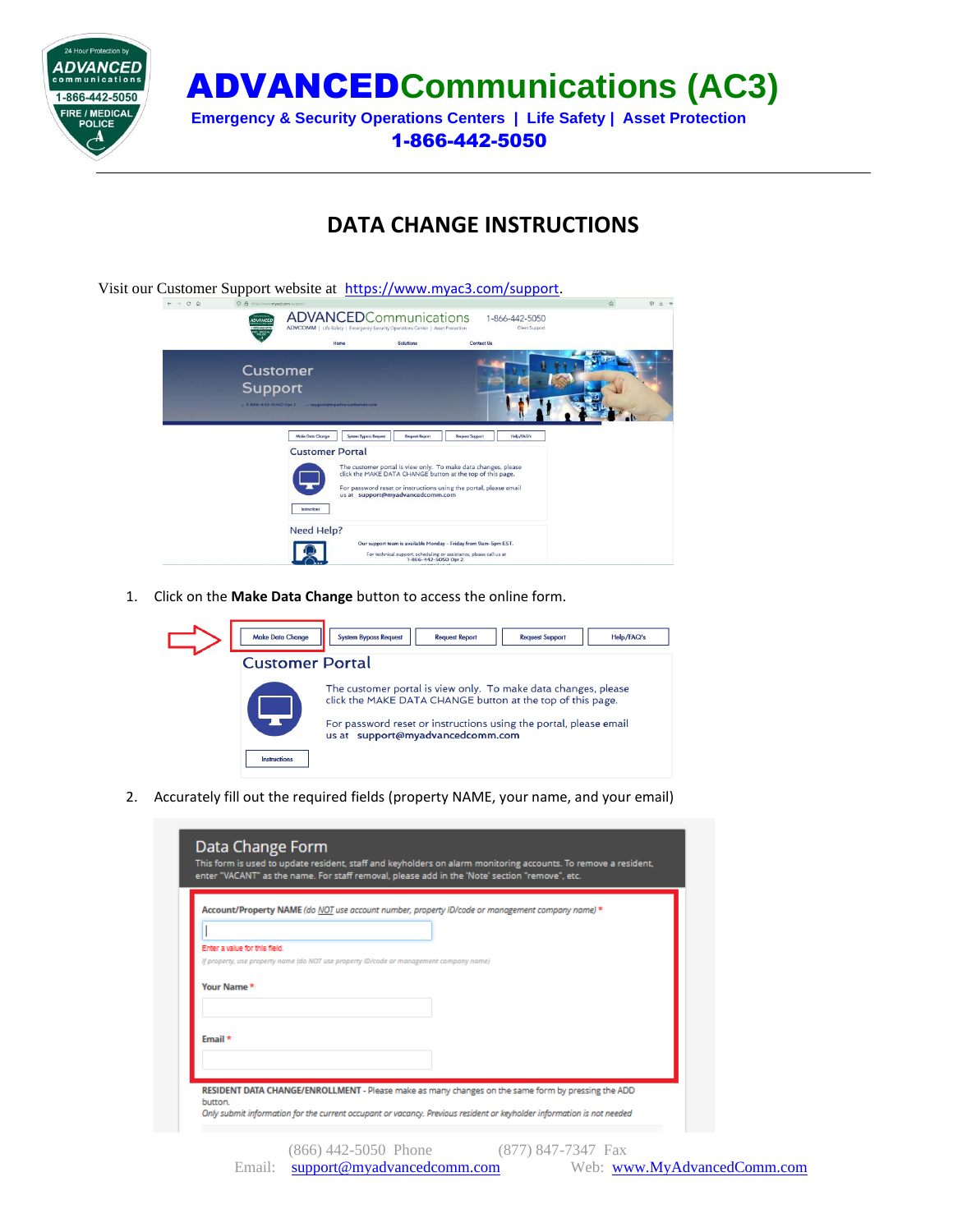## 3. To update resident information, refer to the **RESIDENT CHANGE/ENROLLMENT** section, and click on **Add/Update Residents/Keyholder**.

A pop-up will appear with a sub form to fill out for each entry. When you have filled out all the information for that apartment/resident click **DONE** at the bottom of the form. This will take you back to the original form.

From here you can add additional entries for any other resident/apartment by clicking **Add/Update Resident/Keyholder** once again. You can add up to 10 entries per form.

| Data Change Form<br>This form is used to update resident, staff and keyholders on alarm monitoring accounts. To remove a resident,<br>enter "VACANT" as the name. For staff removal, please add in the 'Note' section "remove", etc. | RESIDENT DATA CHANGE/ENROLLMENT - Please make as many<br>changes on the same form by pressing the ADD button.Only<br>submit information for the current occupant or vacancy. |
|--------------------------------------------------------------------------------------------------------------------------------------------------------------------------------------------------------------------------------------|------------------------------------------------------------------------------------------------------------------------------------------------------------------------------|
| Account/Property NAME (do NOT use account number, property ID/code or management company name) *                                                                                                                                     | Previous resident or keyholder information is not needed                                                                                                                     |
|                                                                                                                                                                                                                                      | Please UPDATE entry for resident or vacancy change. There is no need to enter previous resident information.<br>We just need current information for that unit.              |
| Enter a value for this field.                                                                                                                                                                                                        |                                                                                                                                                                              |
| If property, use property name (do NOT use property ID/code or management company name)                                                                                                                                              | <b>Record Type</b>                                                                                                                                                           |
| Your Name*                                                                                                                                                                                                                           | Only submit information for the current occupant or vacancy. Former resident information record is not needed *<br>UPDATE (only provide current unit occupancy or v >        |
| Email <sup>3</sup>                                                                                                                                                                                                                   | Unit $z^*$                                                                                                                                                                   |
|                                                                                                                                                                                                                                      |                                                                                                                                                                              |
| RESIDENT DATA CHANGE/ENROLLMENT - Please make as many changes on the same form by pressing the ADD                                                                                                                                   | RESIDENT NAME #1 (provide current resident name, or if vacant, write "Vacant") *                                                                                             |
| hutton                                                                                                                                                                                                                               | first<br>Last                                                                                                                                                                |
| Only submit information for the current occupant or vacancy. Previous resident or keyholder information is not needed                                                                                                                |                                                                                                                                                                              |
|                                                                                                                                                                                                                                      | Phone 1 - if no phone, enter 000-000-0000.                                                                                                                                   |
|                                                                                                                                                                                                                                      | Vacant units - either enter 000-000-0000 or if you would like us to call someone if we get on alorm from this vocant unit prior to disportiving, enter                       |
|                                                                                                                                                                                                                                      | the number you wish to call.                                                                                                                                                 |
| Add/Update Resident/Keyholder                                                                                                                                                                                                        | If number is 000-000-0000 we will dispatch on alarm                                                                                                                          |
|                                                                                                                                                                                                                                      |                                                                                                                                                                              |
| Please UPDATE entry for resident or vacancy change. There is no need to enter previous resident Information. We just need current information for that                                                                               | 444<br>444<br>44.44                                                                                                                                                          |
|                                                                                                                                                                                                                                      |                                                                                                                                                                              |
| <b>AUTHORIZED KEYHOLDERS (Responders, Staff/Personnel)</b>                                                                                                                                                                           | Phone 2 (f applicable)<br>664<br>444<br>6644                                                                                                                                 |
| <b>Add Entry</b>                                                                                                                                                                                                                     | Language (other than English)                                                                                                                                                |
|                                                                                                                                                                                                                                      | RESIDENT NAME #2 (If applicable)                                                                                                                                             |
| Please list any person authorized on your account.                                                                                                                                                                                   |                                                                                                                                                                              |
|                                                                                                                                                                                                                                      | First<br>Link                                                                                                                                                                |
| Optional: You may upload file document of data changes (i.e. using the master file that we send                                                                                                                                      |                                                                                                                                                                              |
| monthly). Please mark ONLY the changes that need updated.                                                                                                                                                                            | Resident 2 - Phone 1                                                                                                                                                         |
| Please note: we cannot accept an entire resident directory - you must verify the changes that need updated                                                                                                                           |                                                                                                                                                                              |
|                                                                                                                                                                                                                                      | Name 2 - Phone 2                                                                                                                                                             |
| Cp Drag & Drop (or) Choose File(s)                                                                                                                                                                                                   |                                                                                                                                                                              |
|                                                                                                                                                                                                                                      |                                                                                                                                                                              |
| Please use this section if you wish to upload a data change document.                                                                                                                                                                | CarePlus or PERS Program Only - Add Emergency Contacts (Name, Phone and Relationship). Please only enter if                                                                  |
|                                                                                                                                                                                                                                      | you are enrolled in the CarePlus or PERS program.                                                                                                                            |
| <b>SUBMIT</b>                                                                                                                                                                                                                        |                                                                                                                                                                              |
|                                                                                                                                                                                                                                      |                                                                                                                                                                              |
|                                                                                                                                                                                                                                      |                                                                                                                                                                              |
|                                                                                                                                                                                                                                      |                                                                                                                                                                              |
|                                                                                                                                                                                                                                      |                                                                                                                                                                              |
|                                                                                                                                                                                                                                      |                                                                                                                                                                              |
|                                                                                                                                                                                                                                      |                                                                                                                                                                              |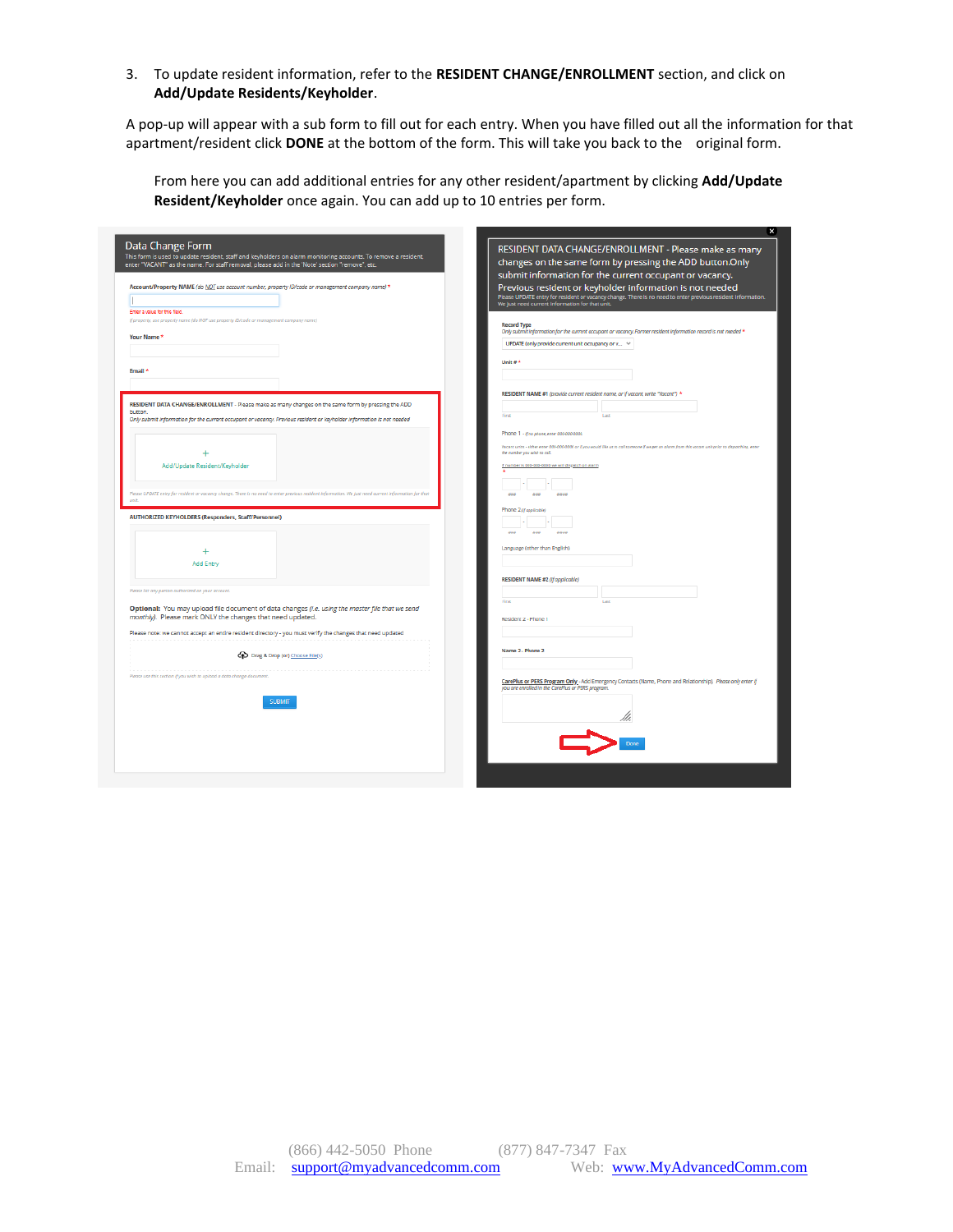4. To update information for authorized keyholders (staff and emergency contacts for the property), refer to the **AUTHORIZED KEYHOLDERS (Responders, Staff/Personnel)** section, and click on **Add Entry.**

A pop-up will appear with a sub form to fill out for each entry. When you have filled out all the information for each new or updated keyholder, click **DONE** at the bottom of the form. This will take you back to the original form.

|                               | Account/Property NAME (do NOT use account number, property ID/code or management company name) *                                                             |
|-------------------------------|--------------------------------------------------------------------------------------------------------------------------------------------------------------|
| I                             |                                                                                                                                                              |
| Enter a value for this field. |                                                                                                                                                              |
|                               | If property, use property name (do NOT use property ID/code or management company name)                                                                      |
| Your Name*                    |                                                                                                                                                              |
|                               |                                                                                                                                                              |
|                               |                                                                                                                                                              |
| Email *                       |                                                                                                                                                              |
|                               |                                                                                                                                                              |
|                               | RESIDENT DATA CHANGE/ENROLLMENT - Please make as many changes on the same form by pressing the ADD                                                           |
| button.                       | Only submit information for the current occupant or vacancy. Previous resident or keyholder information is not needed                                        |
|                               |                                                                                                                                                              |
|                               |                                                                                                                                                              |
|                               |                                                                                                                                                              |
|                               | Add/Update Resident/Keyholder                                                                                                                                |
|                               |                                                                                                                                                              |
| rank                          | Please UPDATE entry for resident or vacancy change. There is no need to enter previous resident information. We just need current information for that       |
|                               |                                                                                                                                                              |
|                               | <b>AUTHORIZED KEYHOLDERS (Responders, Staff/Personnel)</b>                                                                                                   |
|                               |                                                                                                                                                              |
|                               |                                                                                                                                                              |
|                               |                                                                                                                                                              |
|                               | <b>Add Entry</b>                                                                                                                                             |
|                               |                                                                                                                                                              |
|                               | Please list any person authorized on your account.                                                                                                           |
|                               |                                                                                                                                                              |
|                               | Optional: You may upload file document of data changes (i.e. using the master file that we send<br>monthly). Please mark ONLY the changes that need updated. |
|                               |                                                                                                                                                              |
|                               | Please note: we cannot accept an entire resident directory - you must verify the changes that need updated                                                   |
|                               | Cp Drag & Drop (or) Choose File(s)                                                                                                                           |
|                               |                                                                                                                                                              |
|                               | Please use this section if you wish to upload a data change document.                                                                                        |
|                               |                                                                                                                                                              |
|                               | <b>SUBMIT</b>                                                                                                                                                |
|                               |                                                                                                                                                              |

| Record Type *         |                                                          |  |
|-----------------------|----------------------------------------------------------|--|
| -Select-              | $\sim$                                                   |  |
| <b>Name</b>           |                                                          |  |
|                       |                                                          |  |
| First                 | Last                                                     |  |
| n                     | Check here if this person can respond to alarms          |  |
|                       |                                                          |  |
| n                     | Check here if this person is authorized to cancel alarms |  |
| <b>Title/Position</b> |                                                          |  |
|                       |                                                          |  |
| Phone 1               |                                                          |  |
|                       |                                                          |  |
|                       |                                                          |  |
| <b>Phone 1 Type</b>   |                                                          |  |
| -Select-              |                                                          |  |
| Phone 2               |                                                          |  |
|                       |                                                          |  |
|                       |                                                          |  |
| <b>Phone 2 Type</b>   |                                                          |  |
| -Select-              |                                                          |  |
| Email                 |                                                          |  |
|                       |                                                          |  |